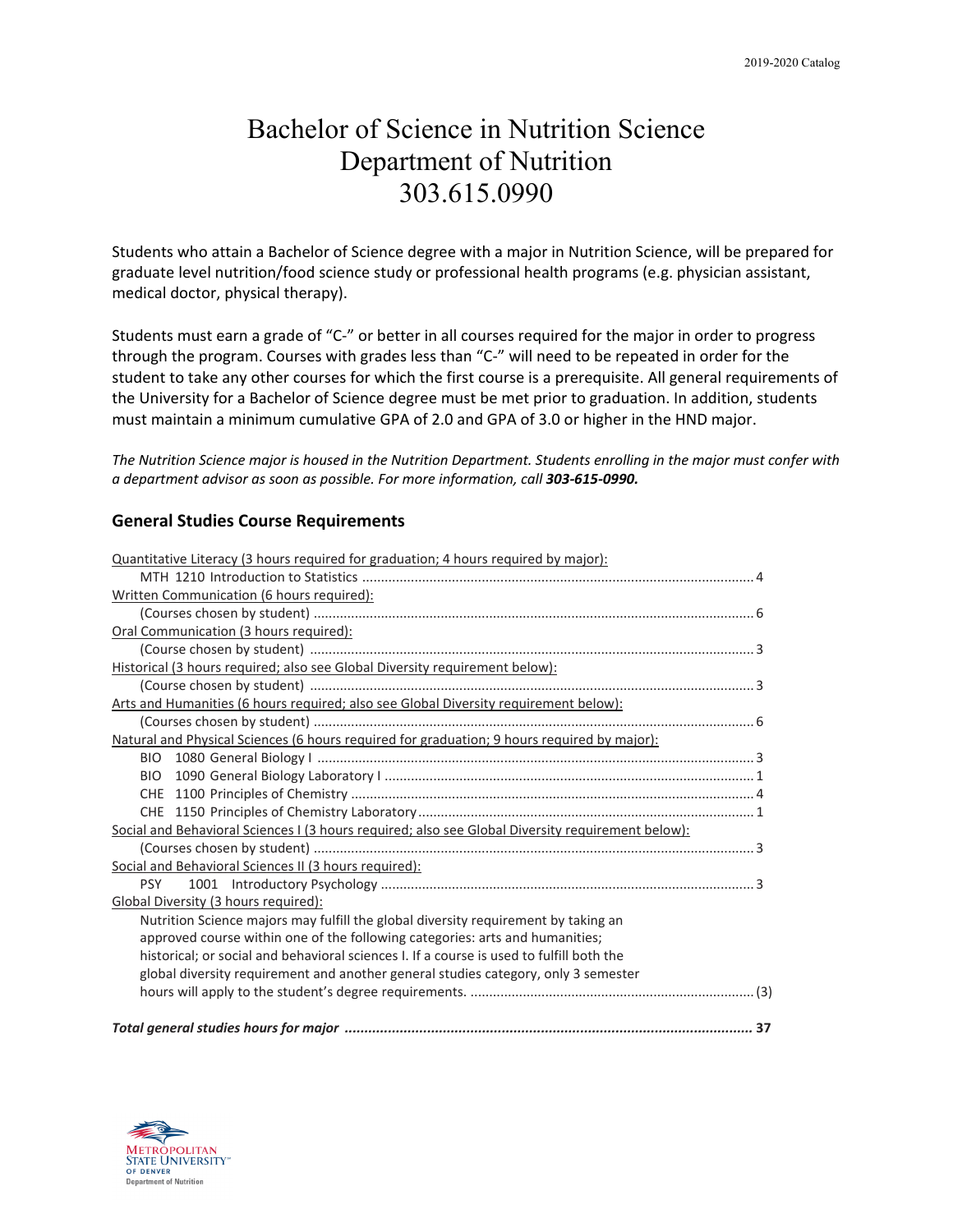# **Nutrition Science Major for Bachelor of Science**

| <b>BIO</b> | 1081 |  |  |
|------------|------|--|--|
| <b>BIO</b> | 1091 |  |  |
| <b>BIO</b> | 2310 |  |  |
| <b>BIO</b> | 2320 |  |  |
| <b>CHE</b> | 1810 |  |  |
| <b>CHF</b> | 1811 |  |  |
| <b>CHE</b> | 3100 |  |  |
| <b>CHE</b> | 3120 |  |  |
| <b>CHE</b> | 3110 |  |  |
| <b>CHE</b> | 3130 |  |  |
| <b>CHE</b> | 4310 |  |  |
| MTH        | 1110 |  |  |
| <b>MTH</b> | 1120 |  |  |
| <b>NUT</b> | 2040 |  |  |
| <b>NUT</b> | 3150 |  |  |
| <b>NUT</b> | 3160 |  |  |
| <b>NUT</b> | 4200 |  |  |
| NUT        | 4700 |  |  |
| <b>NUT</b> | 4750 |  |  |
| <b>PHY</b> | 2010 |  |  |
| <b>PHY</b> | 2030 |  |  |
| <b>PHY</b> | 2020 |  |  |
| <b>PHY</b> | 2040 |  |  |

| <b>NUT</b> |  |  |  |  |  |
|------------|--|--|--|--|--|
| <b>NUT</b> |  |  |  |  |  |
|            |  |  |  |  |  |
|            |  |  |  |  |  |
|            |  |  |  |  |  |
|            |  |  |  |  |  |

*\* This course satisfies the Multicultural Requirement.*

#### SUGGESTED ELECTIVES INCLUDE:

| <b>BIO</b> |  | 2400 General Microbiology (required for some grad level food science programs) |  |  |  |
|------------|--|--------------------------------------------------------------------------------|--|--|--|
|------------|--|--------------------------------------------------------------------------------|--|--|--|

- BIO 3050 Cell and Molecular Biology
- BIO 3600 General Genetics
- HON 4950 Senior Honors Thesis
- MTH 1410 Calculus (required for many grad level food science programs)
- NUT 4720 Pre-Professional Seminar

*\*Electives must include 5 credit hours of upper division coursework and coursework satisfying the Senior Experience graduation requirement.* 

**Total credits for major:** 

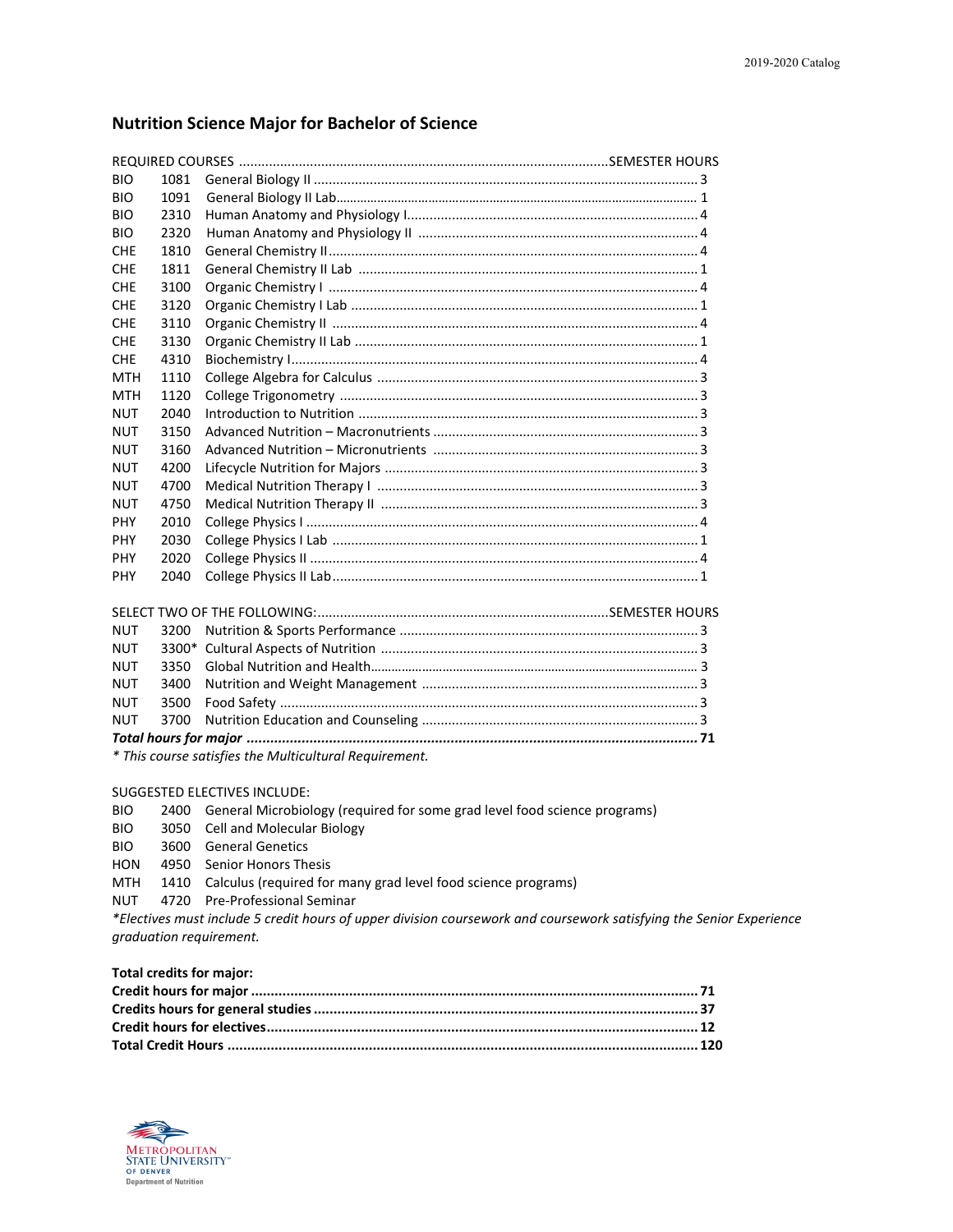## **What Can I do with A Bachelor's Degree in NUTRITION SCIENCE?**

**PUBLIC HEALTH NUTRITION:** Work to safeguard the health of groups of people by working in federal, state, and local government agencies, such as Peace Corps and WIC or private public health programs

**INDUSTRY:** Work with food and nutrition-oriented companies to formulate new food products, develop marketing campaigns, and provide health programs

**CONSULTING:** Build your own health and nutrition business providing nutritional counseling, education and programming, writing and communications

**TEACHING:** Provide nutrition education in community, wellness, school and healthcare settings.

**ADVANCED DEGREE:** Pursue advanced post-graduate study in Food Science, Nutrition Science, Medical School, Physician Assistant programs, etc.

**RESEARCH:** Work in nutrition and/or health research including research program management or grant writing.

**For more information, go to www.msudenver.edu/nutrition or schedule an appointment with a nutrition advisor 303.615-0990**